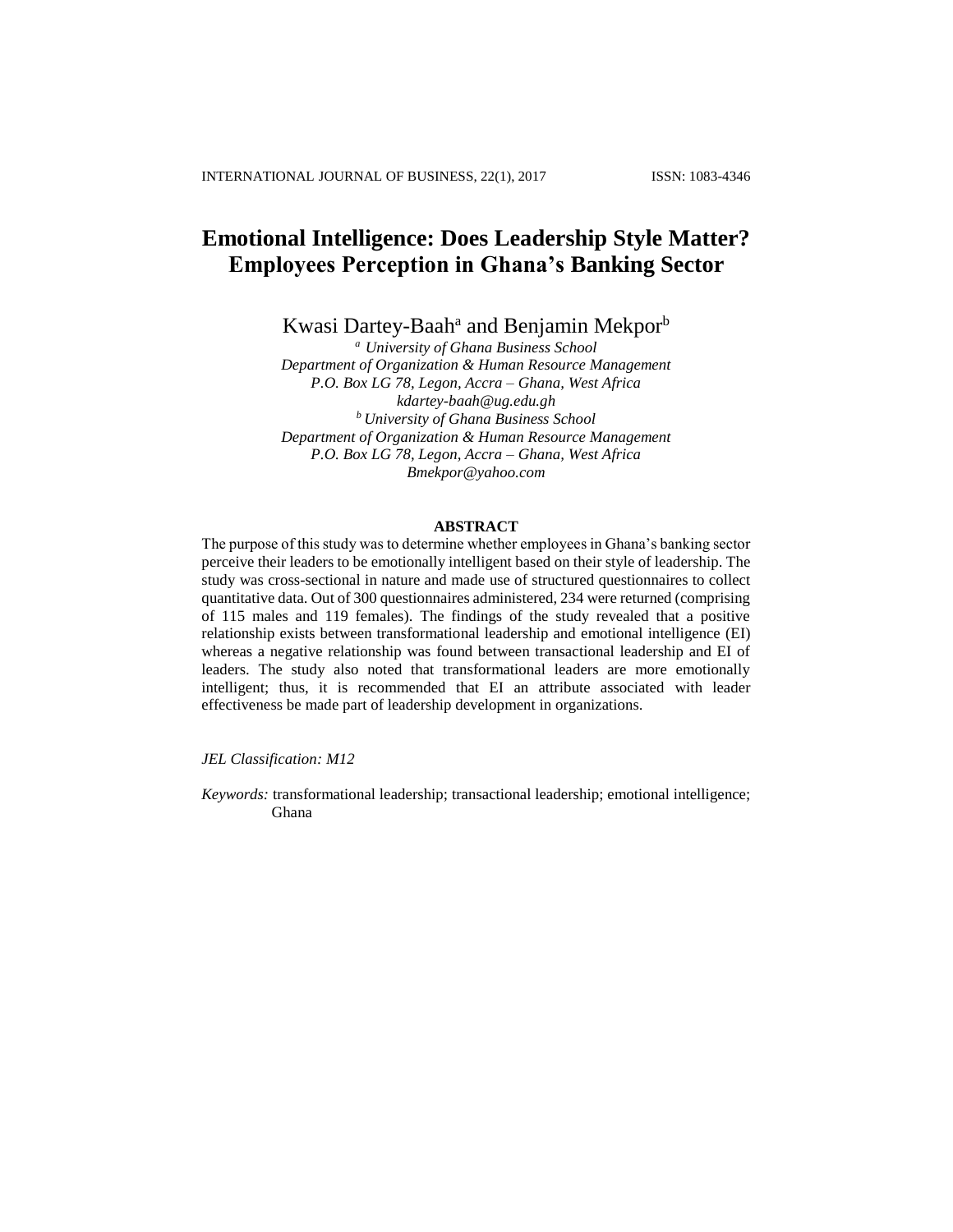### **I. INTRODUCTION**

The banking sector has generally been described as a kind of work environment where employees are often busy, work under pressure and are constantly in an emotionally laborious state (Rizwan et al., 2014). This is attributable to the demand of work, prudency in financial management and extended time of interaction between employees of banks and customers directly on daily basis. As such, many banking institutions are seeking strategic means to create conducive work environments for their employees where work is less stressful and productivity as well as staff motivation is high. Scholars such as Kessler et al. (2013) have advanced that to achieve this, leadership is the best place to begin.

According to Bar-on (1996), one important characteristic that is common in the operation of all leadership styles is their emotional prowess – measured as Emotional Intelligence (EI). EI is the leaders' ability to "….perceive accurately, appraise, and express emotion; the ability to access and/or generate feelings when they facilitate thought; the ability to understand emotion and emotional knowledge; and the ability to regulate emotions to promote emotional and intellectual growth" (Salovey and Mayer, 1990, p. 10). The concept of EI is important because the expression of emotions in the workplace, either negative or positive, cannot be wished away but must rather be managed effectively (Ashforth and Humphrey, 1995).

Additionally, EI is the skill that determines whether a leader will be successful or not in dealing with followers (Goleman, 1998; Sosik and Megerian, 1999). It has also been proven that EI contributes about 80 to 90 % to leadership competence (Goleman, 1998). EI is sometimes more of the qualities that separate outstanding leaders from average ones (Goleman, 1998). Extant research also revealed that EI influences various employee outcomes: employee commitment (Tung, Khuong, and Phuong, 2014), employee performance (Jorfi, Jorfi and Moghadam, 2010), occupational stress (Gardner and Stough, 2003), employee turnover (Siddiqui and Hassan, 2013) among others.

Thus, when employees perceive that leaders understand their needs, they tend to give off the best of their skills to the execution of organizational goals (Korkmaz and Arpaci, 2009) and the opposite is true when they perceive they are not handled in an emotionally intelligent manner (Ayoko, Callan and Härtel, 2003). Hence, the need for organizations to be interested in the EI of their leaders since it has the propensity to induce favorable behaviors from employees. More so, amongst the numerous leadership styles identified in literature (e.g., charismatic, ethical, servant, adaptive, dispersed, authentic, spiritual, transcendent, transformational, transactional, laissez-faire leadership styles among others), the ones that have been mostly identified to be used in organizations especially to influence employees' behavior are the transformational and transactional styles of leadership. This study therefore construed leadership styles as transformational and transactional and investigates how employees perceive how emotionally intelligent their leaders are based on their leadership styles within the Ghanaian banking industry.

### **II. LITERATURE REVIEW**

This section highlights both the theoretical and the empirical aspects of the study. Theoretically, it touches on the concept of EI, the difference between transformational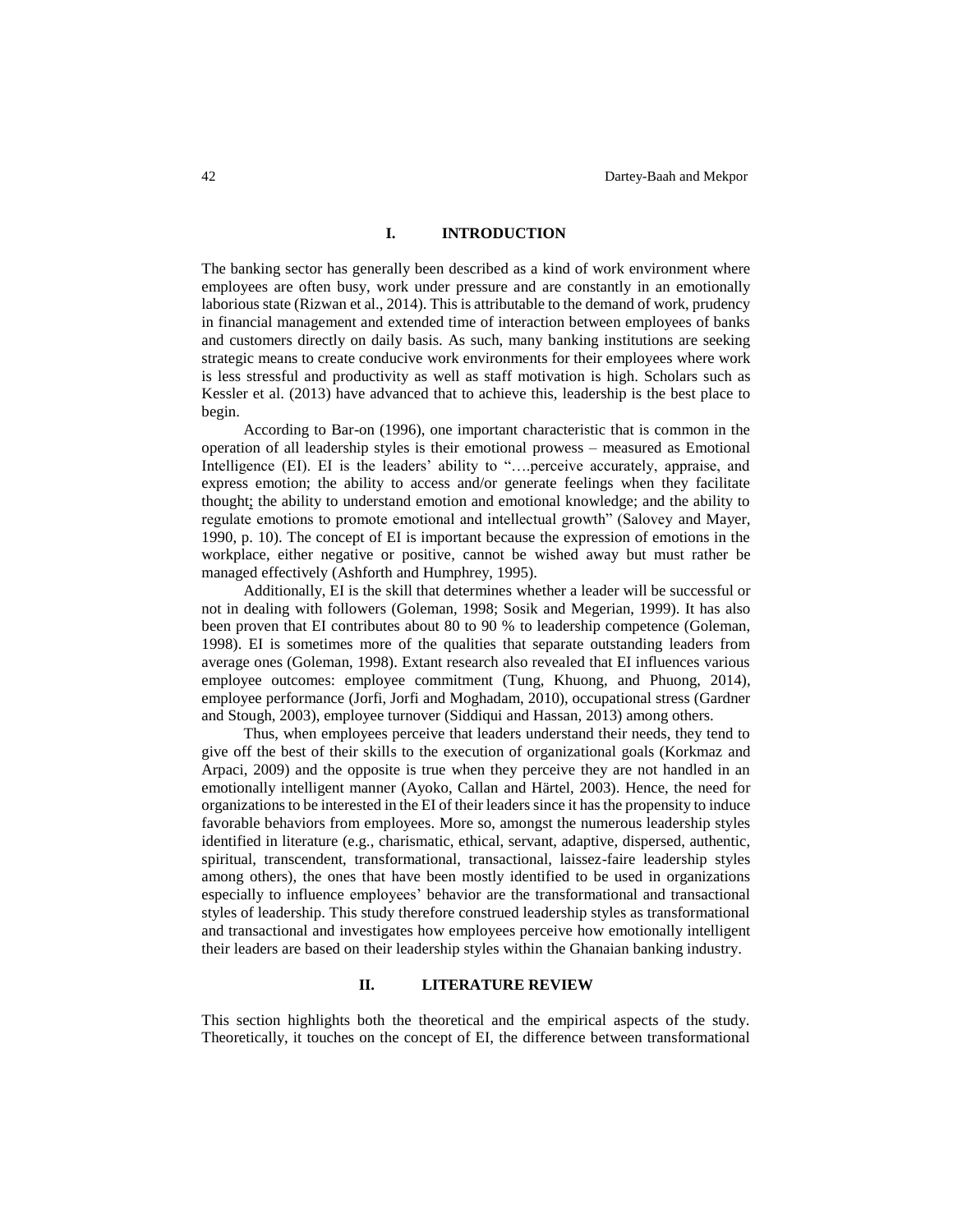and transactional leadership styles and the theories underlining the study. Empirically, it reviews the relationship between the leaders' EI and the two leadership styles.

### **A. Emotional Intelligence**

The impact of emotions in the workplace has been given much attention in extant literature. For instance, it has been championed by works like "The Managed Heart" by Hochschild (1983) and "Emotional Intelligence" by Goleman (1995). More so, a study conducted on the impact of leadership style and emotions on subordinates' performance stated that both leaders and workers are expected to express themselves by their emotions even in the workplace (McColl-Kennedy and Anderson, 2002). That is to say, emotions are not excluded from the workplace setting because both leaders and their subordinates are equally exposed to work demands that influence their feelings, attitudes and behaviors. However, it is also important to know that these emotions can either be positive (e.g., optimism and joy) or negative (e.g., frustration and anger). These emotional expressions necessitated the introduction of the concept of EI both in the organizational and educational settings to help organize day-to-day work effectively (Caruso and Salovey, 2004; Lam and O'Higgins, 2012).

Leaders' EI has been viewed as a major influence on the positive attitudes, behaviors and outcomes of employees in the workplace (Carmeli, 2003). More importantly, organizations require competent leaders whose cardinal quality is being emotionally intelligent (Dulewicz, Young and Dulewicz, 2005; Goleman, 1998). EI has also been adjudged as being twice as important when compared to both technical and intellectual intelligence required for jobs on all levels (Dulewicz, Young and Dulewicz, 2005; Goleman, Boyatzis, and McKee, 2002; Druskat and Wolff, 2001). According to Goleman (1995), whereas 20 percent of success in life is perceived to be contributed by intellectual intelligence, 80 percent is attributed to other factors. Neely-Martinez (1997) further commented in his writing on "The smart count" in an HR magazine that 80 percent of success can be accounted for by the art of being emotionally intelligent.

Numerous scholars in literature have contributed to defining the concept of EI. The common definitions used are by Goleman (1995), Bar-On (1996) and Mayer and Salovey (1997) prominent scholars of EI. It is, however, important to note that even though these authors have different definitions of the concept of EI; they are not contradictory but rather complementary. For instance, Goleman (1995) referred to EI as one's ability to be self-motivated, control impulses and delay gratification, regulate moods, empathize, as well as recognize and manage appropriately one's feelings and those of others. In addition, he defined EI as "the capacity for recognizing our own feelings and those of others, for motivating ourselves and for managing emotions well in ourselves and in our relationships" (Goleman, 1998a, p. 317). EI according to Bar-On has been criticized as being overly broad as it encapsulates abilities such as emotional self-awareness, independence, empathy, interpersonal relationship, social responsibility, problem solving, stress tolerance, impulse control, happiness and optimism (cited in Zeng and Miller, 2001).

EI has been sub-dimensioned into various components. Goleman (1998a), for instance, developed five (5) dimensions of EI made up of self-awareness, self-regulation, motivation, empathy and social skills. However, to have a more concrete and solid scope of all the emotional competencies, Boyatzis, Goleman and Rhee (2000) further grouped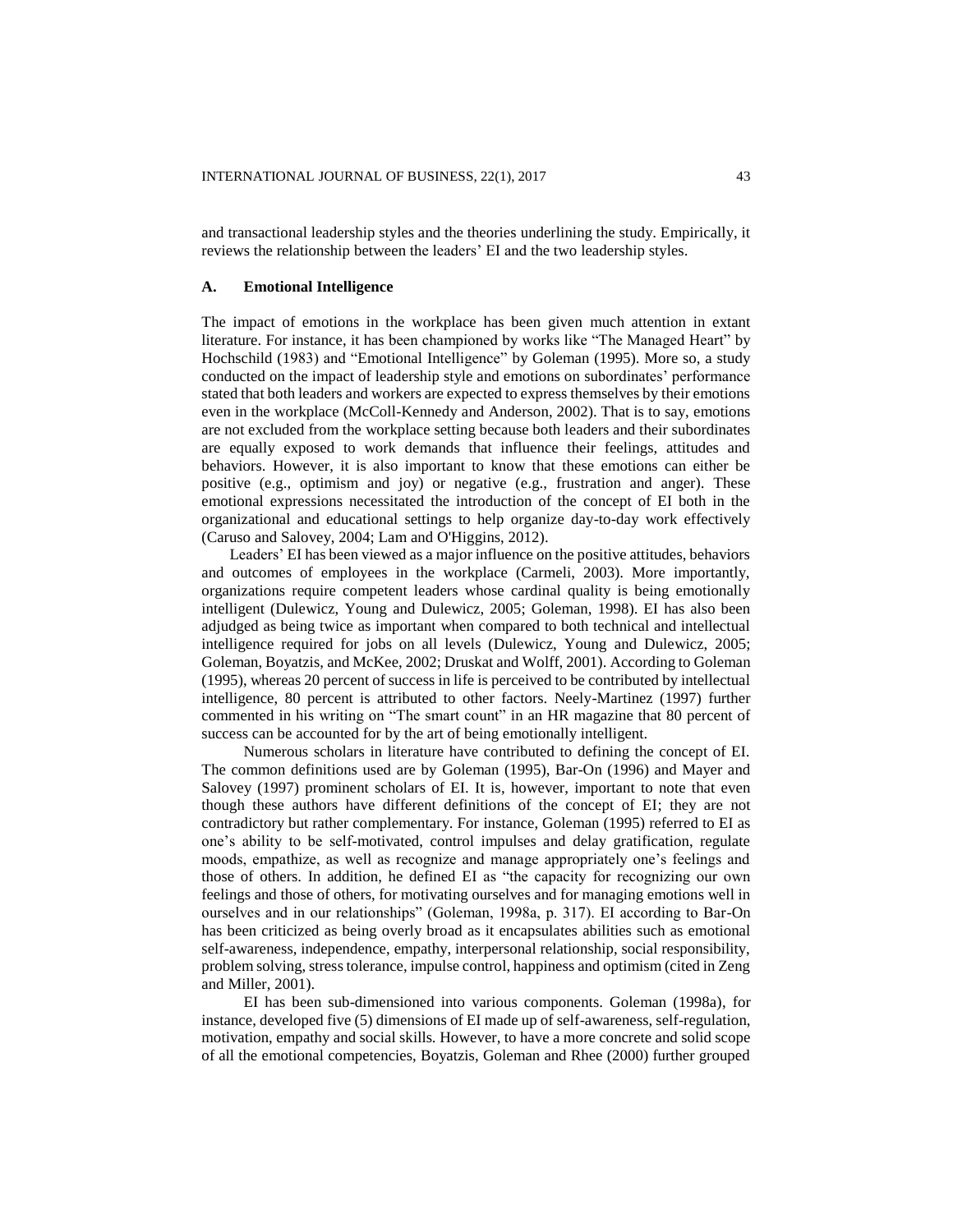them into four (4): self-awareness, self-management, social awareness and relationship management. In congruence with Goleman, the first three components (i.e., selfawareness, self-regulation and motivation) are all self-management skills whiles the last two (i.e., empathy and social skills) are related to a person's ability to manage his or her relationships with others referred to as relationship management by Boyatzis et al. (2000). These are further explained below:

Self-awareness refers to "knowing one's emotions, recognizing a feeling as it happens – is identified as the keystone of EI" (Goleman, 1996, p. 43). Self-regulation requires a reflective approach to feelings before acting them out and this helps us to be free from being imprisoned by our feelings (Goleman, 2006). Motivation, on the other hand, is deemed as one that is possessed by all effective leaders as it helps to drive employees to perform beyond expectation (Goleman, 1998). Empathy centers on understanding and considering the feelings of employees when it comes to making intelligent decisions in the workplace (Goleman, 1998). Social skills, however, are the ability of leaders to consciously build and maintain relationships being mindful that such relationships help in the workplace for outstanding work outcomes (Goleman, 2006).

### **B. Transformational Leadership Theory**

The transformational leadership style was first introduced by Burns (1978) and was developed further by Bass (1997, 1998). Burns defined the concept as the ability of the leader to inspire his or her followers to achieve the goals of the organization rather than their own interests. More so, Yukl and Fleet (1992, p. 174) defined transformational leadership as "the process of influencing major changes in the attitudes and assumptions of organizational members and building commitment for the major changes in the organization's objectives and strategies". According to Bass and Avolio (2004), four qualities make up a transformational leader. They are intellectual stimulation, idealized influence, individualized consideration and inspirational motivation.

Inspirational motivation: this is the leaders' inspirational motivational quality to display optimism and enthusiasm in creating innovative goals for the future of the organization (Bruch and Walter, 2007). Idealized influence: this is when the leader is seen by the followers as a role model and behaves in admirable ways by displaying strong convictions in decisions and operating by clearly defined set of values (Warrilow, 2012). Individual consideration: This is where the leader is concerned with relating to employees individually and not just as a group (Modassir and Singh, 2008). Intellectual stimulation: Warrilow (2012) explained that leaders with intellectual stimulation help by giving the followers a clear picture of how they are connected to the leader, other employees and to the organization as a whole.

### **C. Transactional Leadership Theory**

In addition to the transformational style of leadership, Bass and Avolio (1997) introduced the transactional style of leadership. According to Chandan and Devi (2014), transactional leadership uses extrinsic rewards as their method of motivating employees and has its grounding in both social learning and exchange theories. Furthermore, transactional leadership is posited to be characterized by bureaucratic authority, strict compliance by employees, legitimate working methods as well as the use of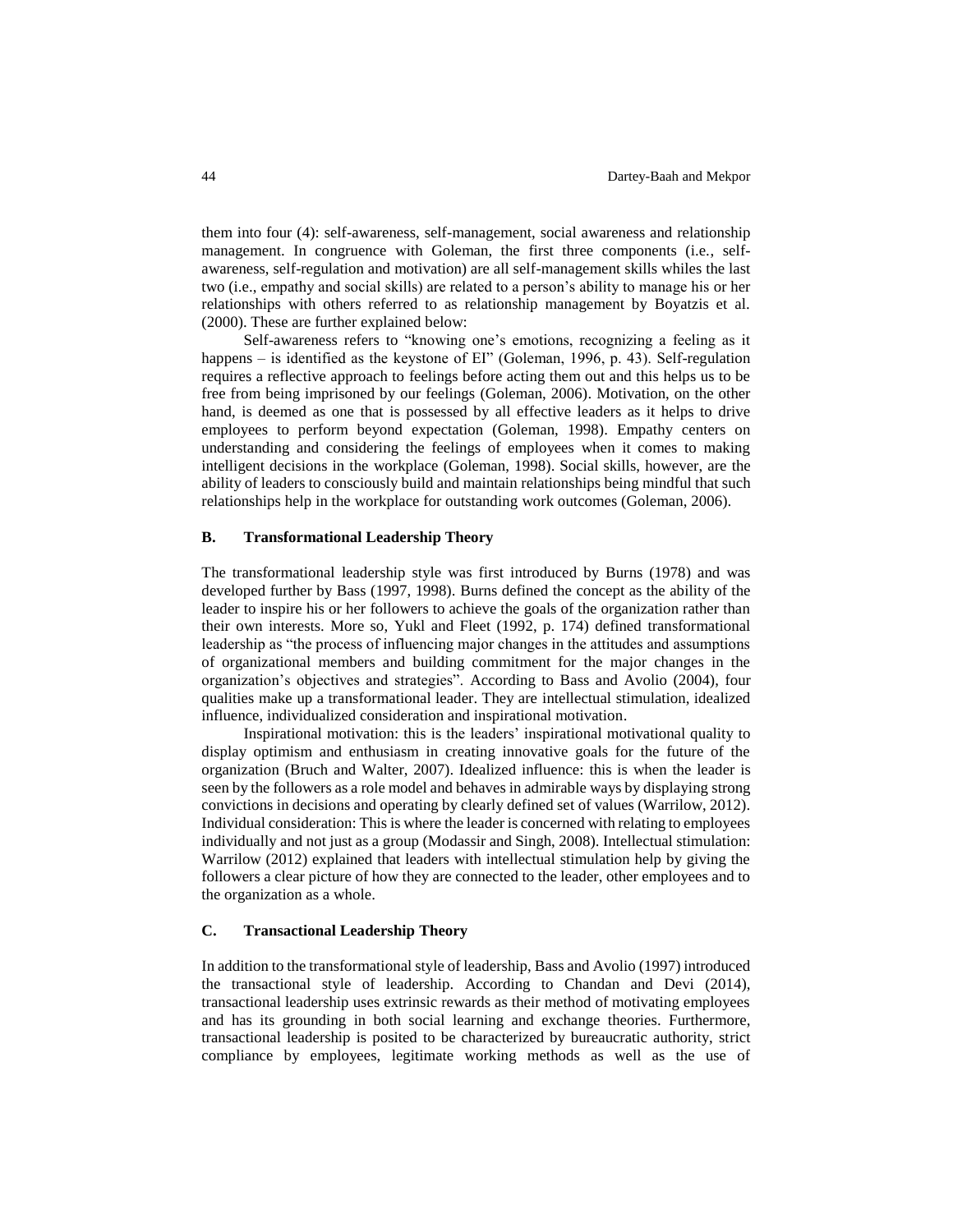organizational rewards and punishments to influence the performance and behavior of employees (Burns, 1978).

Bass (1990) defines transactional leadership as contingent reward, managementby-exception (active) and management-by-exception (passive). *Contingent reward* is often an exchange relationship that exists between the leader and the follower (Masi and Cooke, 2000). *Management-by-exception (active)* adopts an active approach to detecting and appropriately dealing with lapses in the performance of the organization (Lai, 2011). *Management-by-exception (passive),* on the other hand, reflects a leadership attitude that is reactive in its nature (Lai, 2011; Bass and Avolio, 1990).

### **D. Transformational and Transactional Leadership's Relationship with EI**

Leadership coupled with EI have been portrayed in extant literature as key to outstanding employees and organizational performance (Goleman, 1998). According to Goleman, without EI, a person can be intellectually and technically equipped but will still not display very good leadership abilities. Thus, the ability to understand and regulate one's emotions and that of others enhances the effectiveness of leadership styles (George, 2000). Empirical studies in general posit a positive relationship between leadership and EI and this is reviewed in the following research works.

Barbuto and Burbach (2006) conducted a study on the effect of the EI of transformational leaders among 80 elected public officials in the United States. The study used a 3-6 direct report staffers for each leader and the results revealed that EI plays a major role in making leadership effective in its operation. Specifically, the transformational style of leadership was found to be positively related with all items of EI. In agreement, a recent study on the correlation between transformational leadership and EI confirmed that the two variables (transformational leadership and EI) are positively related and complementary in their use (Naznin, 2013). Thus, positing that transformational leaders exhibit traits of emotional intelligence in their leadership display. Furthermore, Gardner and Stough (2002) examined the relationship between leadership and EI among senior level managers in an organization. Their finding showed that there exists a strong connection particularly between transformational leadership and all the components that make up EI.

Additionally, in comparing the relationship between EI and the two key leadership styles (transformational and transactional), Gardner and Stough (2002) confirmed that leaders who were transformational were found to be more capable of managing their own feelings and that of their subordinates thereby exhibiting EI in their work environment. Thus, when leaders are perceived to be transformational in their approach of leading than being transactional, they are identified as being more emotionally intelligent. The researchers concluded that EI is the most significant predictor of transformational leadership. It is therefore not surprising that Goleman, Boyatzis, and McKee (2002) made bold claims that the components of EI form the core of transformational leadership.

In an exploratory study, Barling, Slater and Kelloway (2000) sought to further study the dimensions of the transactional and transformational styles of leadership and how they relate to EI. Using a total number of 60 managers including vice presidents, general and middle managers as well as supervisors, their findings concluded that leaders with high EI are perceived by their employees as exhibiting more transformational leadership behaviors rather than those noted to exhibit transactional leadership behaviors.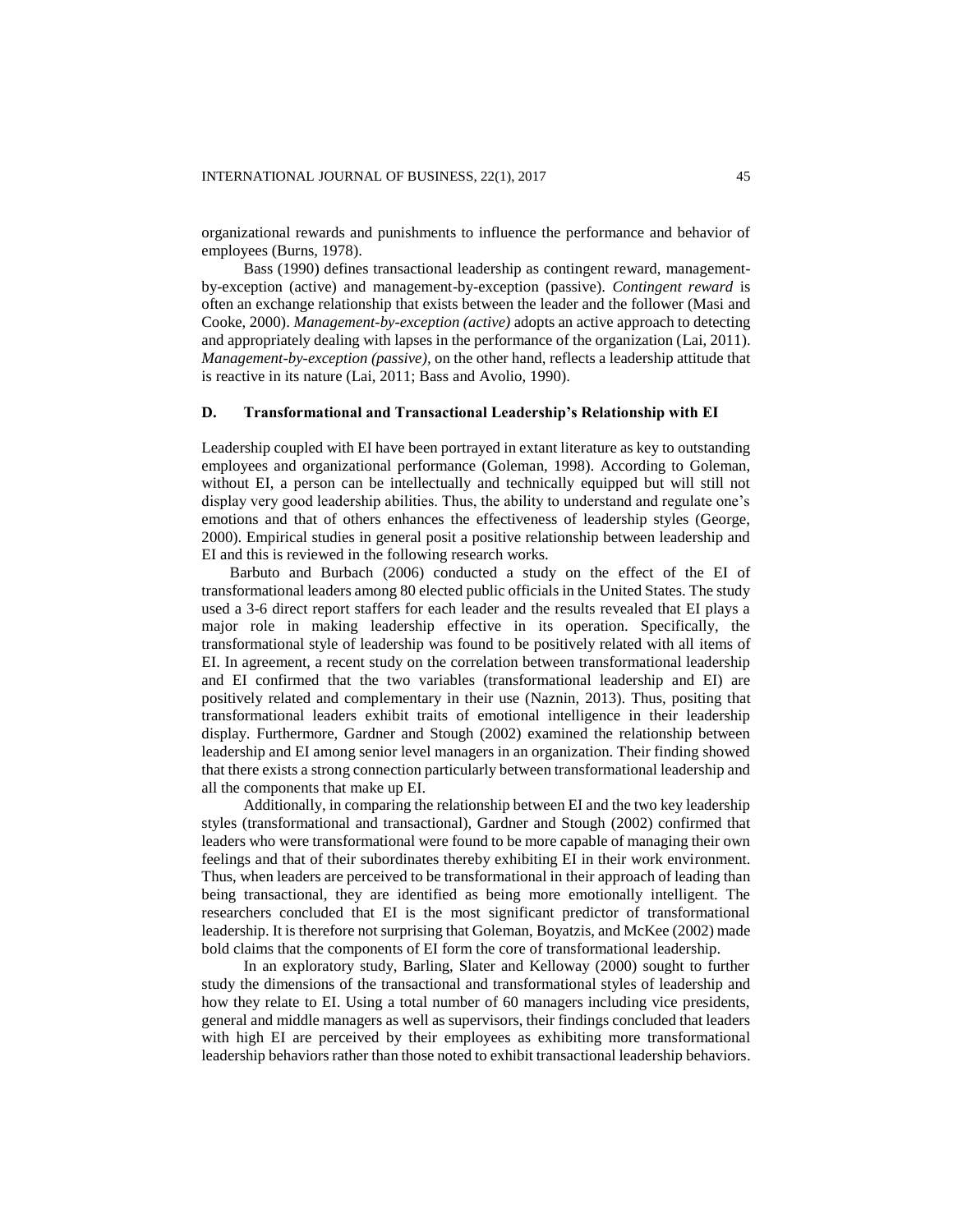They further suggested that transactional leaders should be supported by training them in order to enhance the display of EI in their daily engagements with employees.

In contrast to most results, Modassir and Singh (2008) in a study revealed that no significant relationship was found between the two variables (i.e., transformational leadership and EI). Similarly, a research based on 62 independent samples by Harms and Credé (2010) adopted two methods for rating; which are the same and multisource methods of data collection. The overall results of the test revealed that EI did not have a strong link with transformational leadership. Harms and Credé (2010) further commented that the lower effects could be attributed to the multiple raters adopted by the research. However, the researchers concluded that the fact that low effects were recorded between the variables does not debunk the notion that EI still plays a key role in making leaders effective.

Lam and O'Higgins (2012) conducted a study in two large organizations in Shanghai, China. The study sampled 323 individuals made up of both managers and employees. The study sought to investigate the effect the managers' EI has on both leadership styles and employees' outcomes. After a rigorous analysis of the collected data, the findings revealed that the leaders' EI had a direct influence on the display of transformational leadership skills. The researchers further posited that an organization that seeks to boost the performance of the employees must adopt the transformational style of leadership coupled with an enhancement of the leaders' EI.

Following the review of literature on leadership and EI, the following hypotheses are stated:

H1: Transformational leadership will have a significant positive relationship with EI. H2: Transactional leadership will have a significant negative relationship with EI.



#### **A. Research Design**

According to Orodho (2003), a research design refers to the outline or plan adopted by the researcher to generate answers to the questions posed in the research. It elaborates on issues such as the time frame, data collection, implementation and number of groups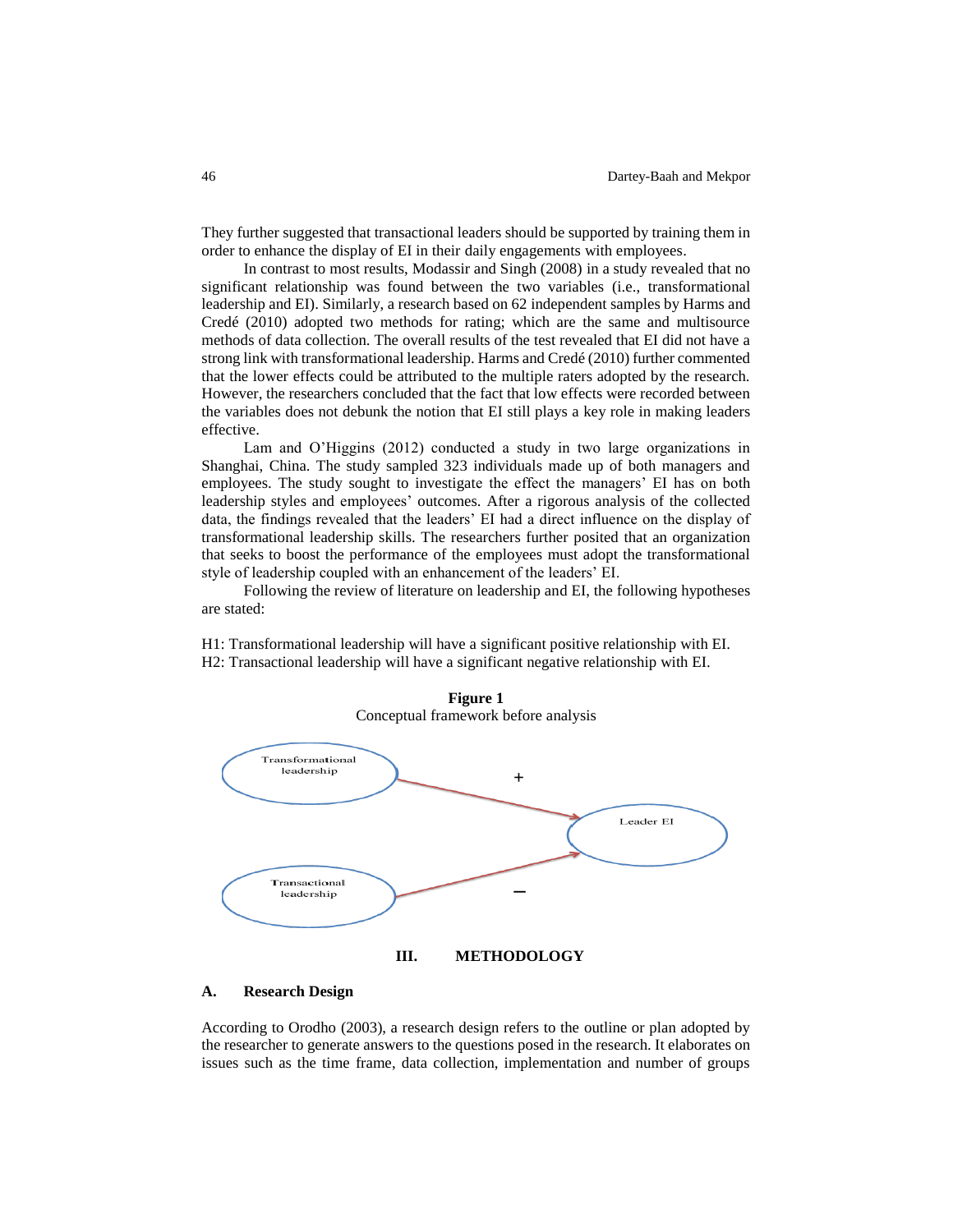involved in a research (Edmonds and Kennedy, 2012). The study adopted a quantitative, cross-sectional and correlational survey approach.

According to various authors, the quantitative approach is used when the variables in a study can be measured in terms of quantity (Kothari, 2004) and further used to test objective theories (Creswell, 2009). Furthermore, the study is described as adopting a cross-sectional approach because according to Neuman (2007), a cross-sectional approach to research is one that takes a snapshot description of the sampled population at a single point in time (see also: Cohen, Manion and Morrison, 2007). Lastly, the correlational approach was used. According to Leedy and Ormrod (2010), the correlational approach of conducting research evinces both magnitude and direction of the relationships existing between the variables adopted for the study.

### **B. Participants**

The total population of the study consisted of the employees of the commercial banks that were consistently listed on the Ghana Club 100 rankings from the year 2010 to 2012. The underlying reason for selecting these companies over the three-year period is to assess the consistency of a bank in terms of their performance as measured by the Ghana Club 100. The Ghana Club 100, launched by the Ghana Investment Promotion Council (GIPC) is an annual compilation of the top 100 companies in the country who have exhibited corporate excellence in their business.

Per the three-year rankings (2010-2012), thirteen (13) banks were identified and selected for the study out of the thirty-one (31) licensed banks in the country. The thirteen (13) banks were selected based on their consistent performance and appearance on the Ghana Club 100 listing over the three-year period under consideration. Out of the accessible population of about 1000 employees, a sample of 278 was estimated using the mathematical equation developed by Krejcie and Morgan (1970). Krejcie and Morgan's mathematical equation assists in sample size determination from an estimated population of study and is represented in a tabular form indicating the various sample sizes and their associated population. This study administered 300 questionnaires out of which 234 were successfully retrieved. The purposive and simple random sampling techniques were used for the selection of respondents.

The demographic details of the respondents are displayed in the Table 1 below.

| Table 1        |           |                   |  |  |  |  |  |
|----------------|-----------|-------------------|--|--|--|--|--|
| Demographics   |           |                   |  |  |  |  |  |
|                | Frequency | Percentage $(\%)$ |  |  |  |  |  |
| Gender         |           |                   |  |  |  |  |  |
| Female         | 119       | 50.9              |  |  |  |  |  |
| Male           | 115       | 49.1              |  |  |  |  |  |
| Total          | 234       | 100.0             |  |  |  |  |  |
| Age            |           |                   |  |  |  |  |  |
| Below 25 years | 27        | 11.5              |  |  |  |  |  |
| $25-35$ years  | 154       | 65.8              |  |  |  |  |  |
| $36-45$ years  | 40        | 17.1              |  |  |  |  |  |
| $46-55$ years  | 10        | 4.3               |  |  |  |  |  |
| $56-60$ years  | 3         | 1.3               |  |  |  |  |  |
| Total          | 234       | 100.0             |  |  |  |  |  |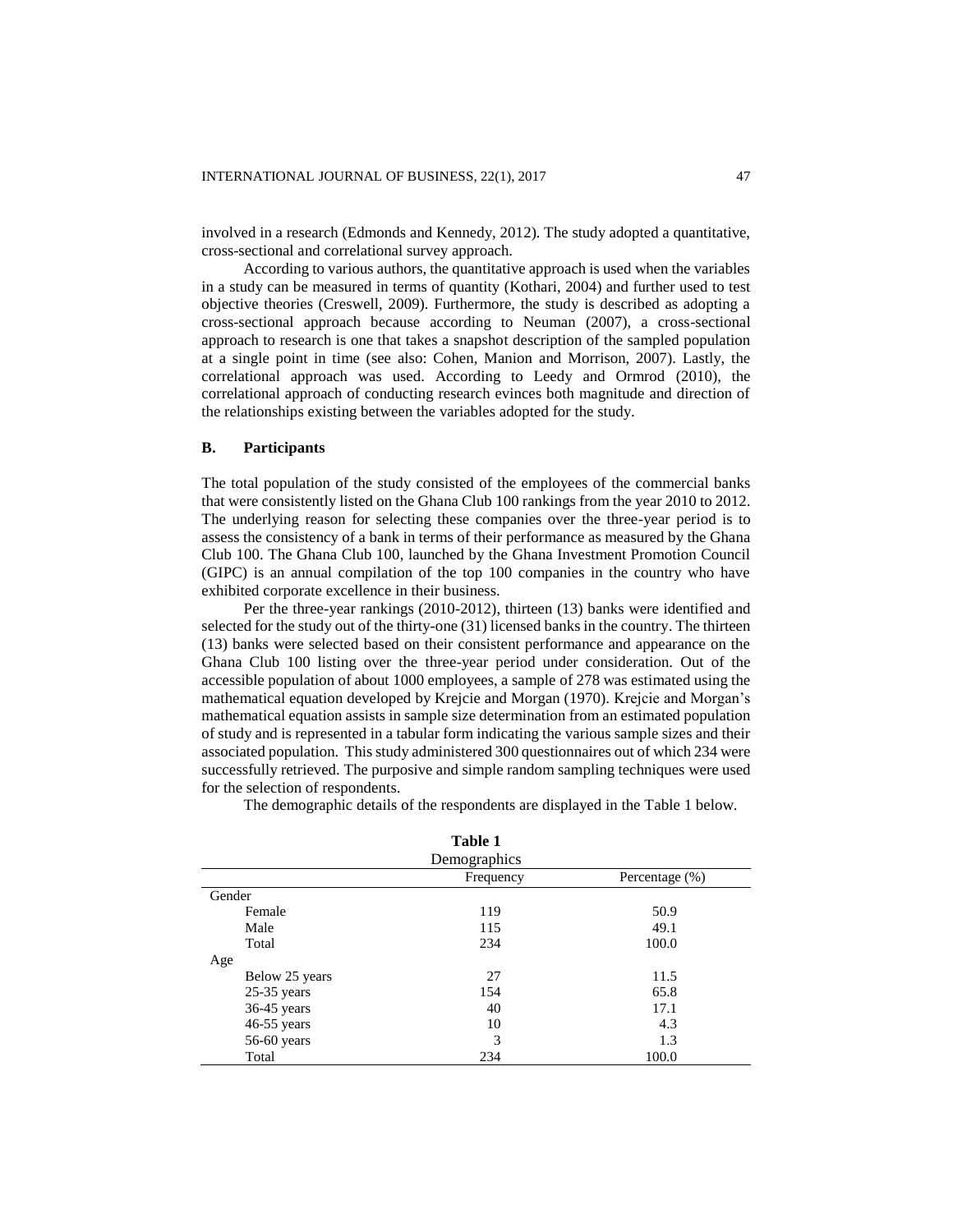| Marital status      |     |       |
|---------------------|-----|-------|
| Single              | 128 | 54.7  |
| Married             | 104 | 44.4  |
| Divorced/Separated  |     | 0.4   |
| Widowed             |     | 0.4   |
| Total               | 234 | 100.0 |
| Education           |     |       |
| SSSCE/WASSCE        |     | 0.4   |
| Diploma/HND         | 30  | 12.8  |
| <b>First Degree</b> | 153 | 65.4  |
| <b>Masters</b>      | 50  | 21.4  |
| Total               | 234 | 100.0 |
|                     |     |       |

Source: Field data (2015)

### **C. Measures**

Below are details of the scales/instrument used to measure the variables of the study.

### **1. Emotional Intelligence**

EI was measured using the scale designed by Goleman, Boyatzis and McKee (2002). It is an 18-item instrument with its Likert scale response ranging from 1= Totally Disagree to 5= Totally Agree. The items in the scale include my manager understands the implications of his or her emotions on subordinates; manager is open to feedback from his or her subordinates and my manager is confident in the execution of his or her duties. The Cronbach's alpha of the scale was recorded as 0.63. However, this study recorded a very high Cronbach's alpha of .966.

## **2. Leadership Styles**

The study used the Multifactor Leadership Questionnaire (MLQ) developed by Bass and Avolio (2004). MLQ has 31 items for measuring the transformational (19 items) and transactional (12 items) leadership styles of the respondents. Items are however measured on a 5-point Likert scale including: (1) Not at all, (2) Once in a while, (3) Sometimes, (4) Fairly often, and (5) Frequently if not always. However, a study by Wells and Pearch (2011) recorded its average internal consistency reliability (Cronbach's alpha) as 0.88 whereas this current study had .840 as its Cronbach's alpha.

The same instrument was also used to measure transactional style of leadership. The items were also measured on a 5 point Likert scale ranging from 1 (Not at all) to 5 (Frequently if not always). However, in the same work by Wells and Pearch (2011) above, a Cronbach's alpha of 0.71 was recorded for transactional leadership whereas the pilot study for this study recorded .79.

### **3. Data Analysis**

Coding and data entry were both done using the Statistical Package for the Social Sciences (SPSS) version 20. Furthermore, the research employed both descriptive and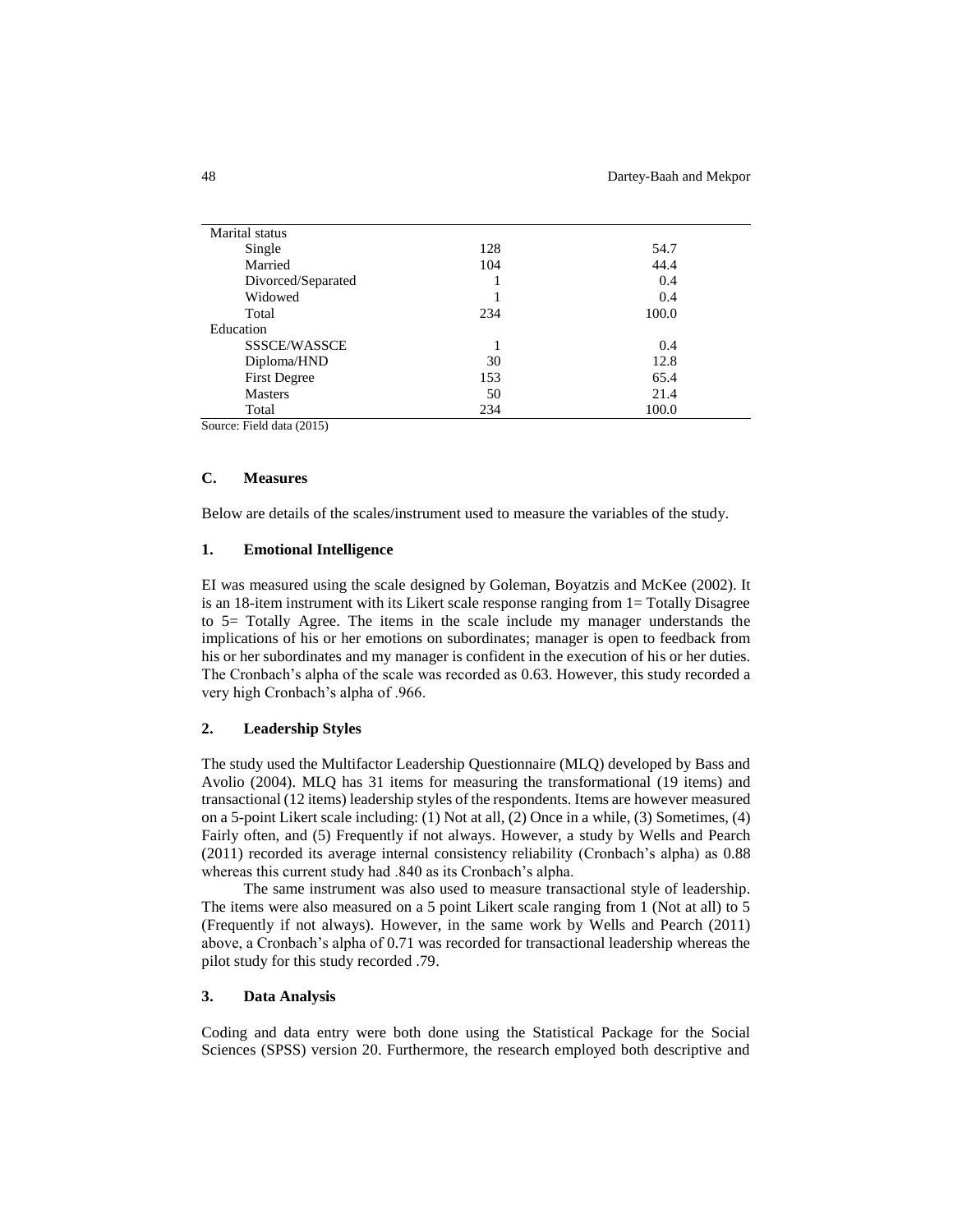inferential methods of representing and analyzing the data. The descriptive analysis approach was however used to analyze the demographic data of the respondents. This method helps to represent data in the form of summary statistics such as frequencies, mean, median, standard deviation of the various responses to items on the measuring scales (Pallant, 2001). More so, the standard multiple regression was used to analyze hypotheses 1 and 2 because these hypotheses sought to examine the effect of two independent variables (transformational and transactional leadership styles) on one dependent variable (EI).

### **IV. RESULTS**

The hypotheses were stated as:

H1: Transformational leadership will have a significant positive relationship with EI. H2: Transactional leadership will have a significant negative relationship with EI.

These hypotheses sought to investigate the relationships that exist between the two leadership styles and EI of the leaders. The standard multiple regression shown below was used to test the hypotheses and results are contained in Table 2.

$$
EI = \beta_0 + \beta_1 TFL + \beta_2 TSL + e \tag{1}
$$

where  $\beta_0$  = Constant;  $\beta_0$  = Constant;  $\beta_1$ TFL = Unstandardized coefficient beta of Transformational leadership;  $\beta_2$ TSL = Unstandardized coefficient beta of Transactional leadership; and  $e = Error$ . Thus, Emotional Intelligence=  $2.432 + .525$  (TFL) - .205  $(TSL)$  + Error

| Coefficients                         |                                                                         |                                  |            |          |          |         |  |  |  |
|--------------------------------------|-------------------------------------------------------------------------|----------------------------------|------------|----------|----------|---------|--|--|--|
| Model<br>Unstandardized Coefficients |                                                                         | <b>Standardized Coefficients</b> |            | Sig.     |          |         |  |  |  |
|                                      |                                                                         | В                                | Std. Error | Beta     |          |         |  |  |  |
|                                      | (Constant)                                                              | 2.432                            | .251       |          | 9.695    | .000    |  |  |  |
|                                      | TFL.                                                                    | 0.525                            | .060       | 0.520    | 8.813    | $.000*$ |  |  |  |
|                                      | TSL                                                                     | $-0.205$                         | .057       | $-0.214$ | $-3.625$ | $.000*$ |  |  |  |
|                                      | Dependent Verichle: EL E volue = 20.607 $D^2 = 255$ * indicates p < 001 |                                  |            |          |          |         |  |  |  |

**Table 2**

Dependent Variable: EI. F value =  $39.607$ , R<sup>2</sup> = .255, \* indicates p<.001

From Table 2, the model test for this analysis was confirmed to be fit using an F value  $(2,231) = 39.607$ . Furthermore, the standard multiple regression analysis for the hypotheses revealed that both the transformational ( $\beta$ = .520, p< .001) and transactional ( $\beta$ = -.214, p< .001) styles of leadership were significantly related with EI. It was also found that 25.5% of the variance in the EI of leaders was explained by both transformational and transactional leadership styles. However, a positive relationship was established between transformational leadership and EI whereas a negative relationship was found between transactional leadership and EI. Thus, hypotheses H1 and H2 were both supported by the results of the present study.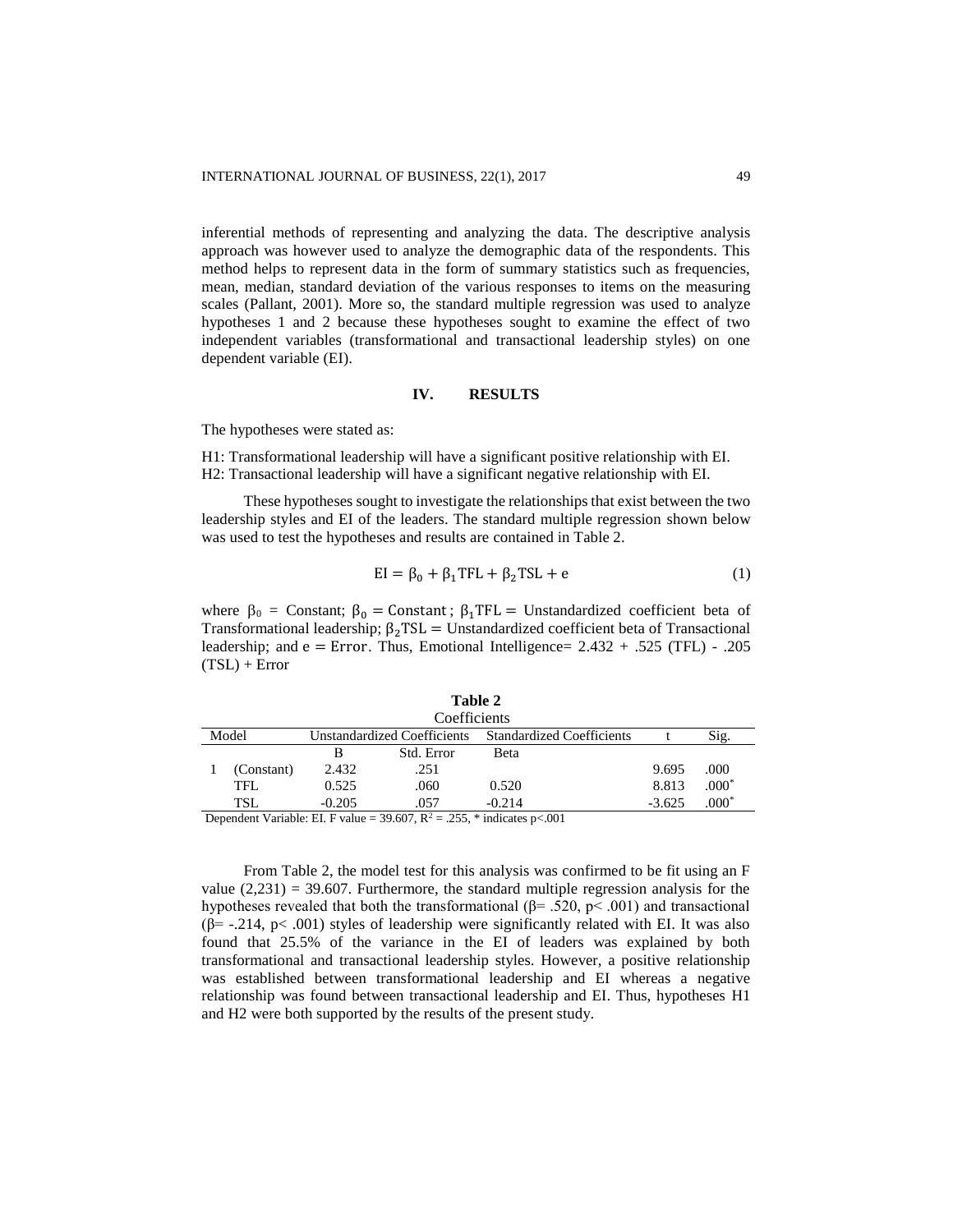### **V. DISCUSSIONS AND CONCLUSIONS**

#### **A. Transformational and Transactional Leadership's Relationship with EI**

The results of the analysis supported the speculations of the present study with respect to transformational and transactional leadership and their relationship with the leaders' EI. The findings thus revealed a significant relationship between the variables and further found a positive relationship between transformational leadership and emotional intelligence whiles transactional leadership was found to be negatively related to leaders' EI. This simply means that transformational leaders are perceived as being emotionally intelligent in relating with their employees than transactional leaders according to the findings of this study.

Even though studies done by authors like Harms and Credé (2010) and Modassir and Singh (2008) rather revealed that transformational leadership does not significantly predict EI, the findings of the present study are in congruence with the work of Barbuto and Burbach (2006). Barbuto and Burbach (2006) confirmed that the transformational style of leadership was positively related to EI. This was attributed to the fact that transformational leaders tend to relate well with employees (i.e. good interpersonal skills), hence rated as being emotionally intelligent.

More so Gardner and Stough (2002), in agreement with the current findings, argued that there is a strong connection between leaders who adopt the transformational style of leadership and their display of EI. That is, the more transformational they are, the more they are rated as being emotionally intelligent. This finding can also be explained by the fact that transformational leaders are known to be able to manage their own feelings and that of their employees. Goleman, Boyatzis, and McKee (2002) and Naznin (2013) also confirmed this assertion by advancing that the components of EI form a core of transformational leadership and the two are mostly complementary in their use.

However, the negative relationship between the transactional style of leadership and EI was explained by Barling, Slater and Kelloway (2000) as being as a result of the management-by-exception (active) component of transactional leaders which adopts a routine strategy to tackling organizational issues thereby perceived by employees as not being empathetic towards workers.

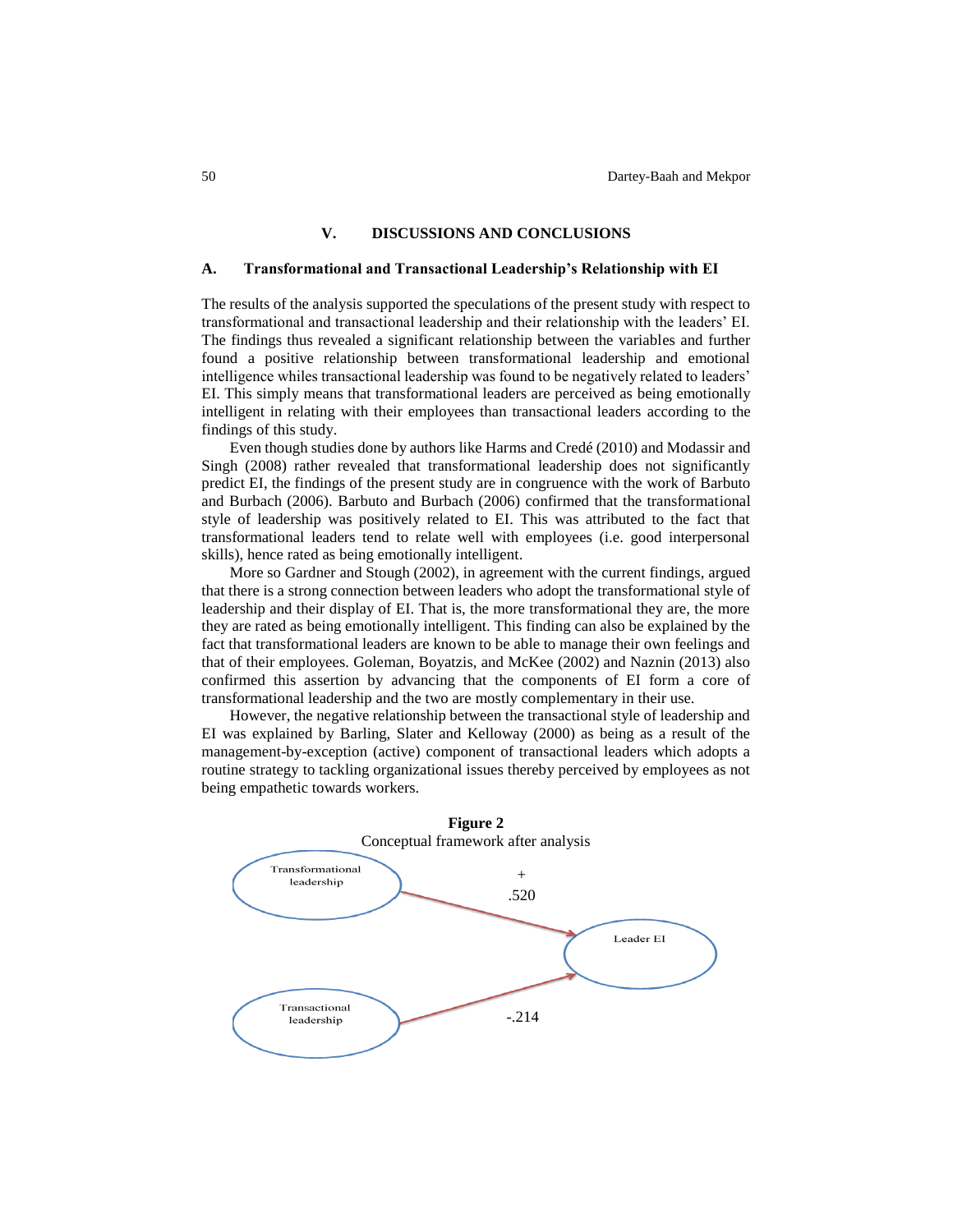Some existing literature posit that leaders who are emotionally intelligent are comparatively more competent than those who are not and considered twice as important compared to both technical and intellectual intelligence of leaders on all job levels (Dulewicz, Young and Dulewicz, 2005; Goleman, 1998). The findings of the research imply that leaders who want to be effective in managing their employees and potentially boost their performance must adopt transformational leadership behaviors.

### **VI. LIMITATIONS AND DIRECTIONS FOR FUTURE RESEARCH**

The research adopted the single rating method of collecting data from respondents. There could however be a level of biasness from the employees' point of view. Future research could further examine the leaders' EI from both the employees and leaders' perspectives. Secondly, the adoption of only the quantitative approach to measuring the variables under the study was also identified as a limitation. This made it difficult to further peruse the details of the relationship between the variables under study. Further research could adopt the mixed method approach that will add to the rigor in terms of the analysis. Researchers could also explore the relationship between the leaders' style and the display of emotional intelligence from the dimensional level.

### **VII. IMPLICATIONS FOR MANAGEMENT**

In view of the findings, discussions and conclusion of the study, the researcher makes the following recommendations. In order for leaders to manage their employees in an emotionally intelligent way, organizational leaders should be more transformational in their leadership style. It is thus recommended that EI be made part of leadership development in organizations as it has a high propensity to boost the performance of employees.

#### **REFERENCES**

- Ashforth, B.E., and R.H. Humphrey, 1995, "Emotion in the Work Place: A Reappraisal". *Human Relations*, 48, 97-125.
- Ayoko, O.B., V.J. Callan, and C.E. Härtel, 2003, "Workplace Conflict, Bullying, and Counterproductive Behaviours." *The International Journal of Organizational Analysis*, 11(4), 283-301.
- Barbuto, J.E., and M.E. Burbach, 2006, "The Emotional Intelligence of Transformational Leaders: A Field Study of Elected Officials." *The Journal of Social Psychology*, 146(1), 51–64.
- Barling, J., F. Slater, and E.K. Kelloway, 2000, "Transformational Leadership and Emotional Intelligence: An Exploratory Study." *Leadership and Organization Development Journal*, 21, 157-161.
- Bass, B., and B.J. Avolio, 1990, *Transformational Leadership Development: Manual for the Multifactor Leadership Questionnaire*, Palo Alto CA: Consulting Psychologists Press.
- Bass, B.M., and B.J. Avolio, 2004, *Multifactor Leadership Questionnaire: Manual and Sampler Set* (3rd ed.), Palo Alto, CA: Mind Garden Inc.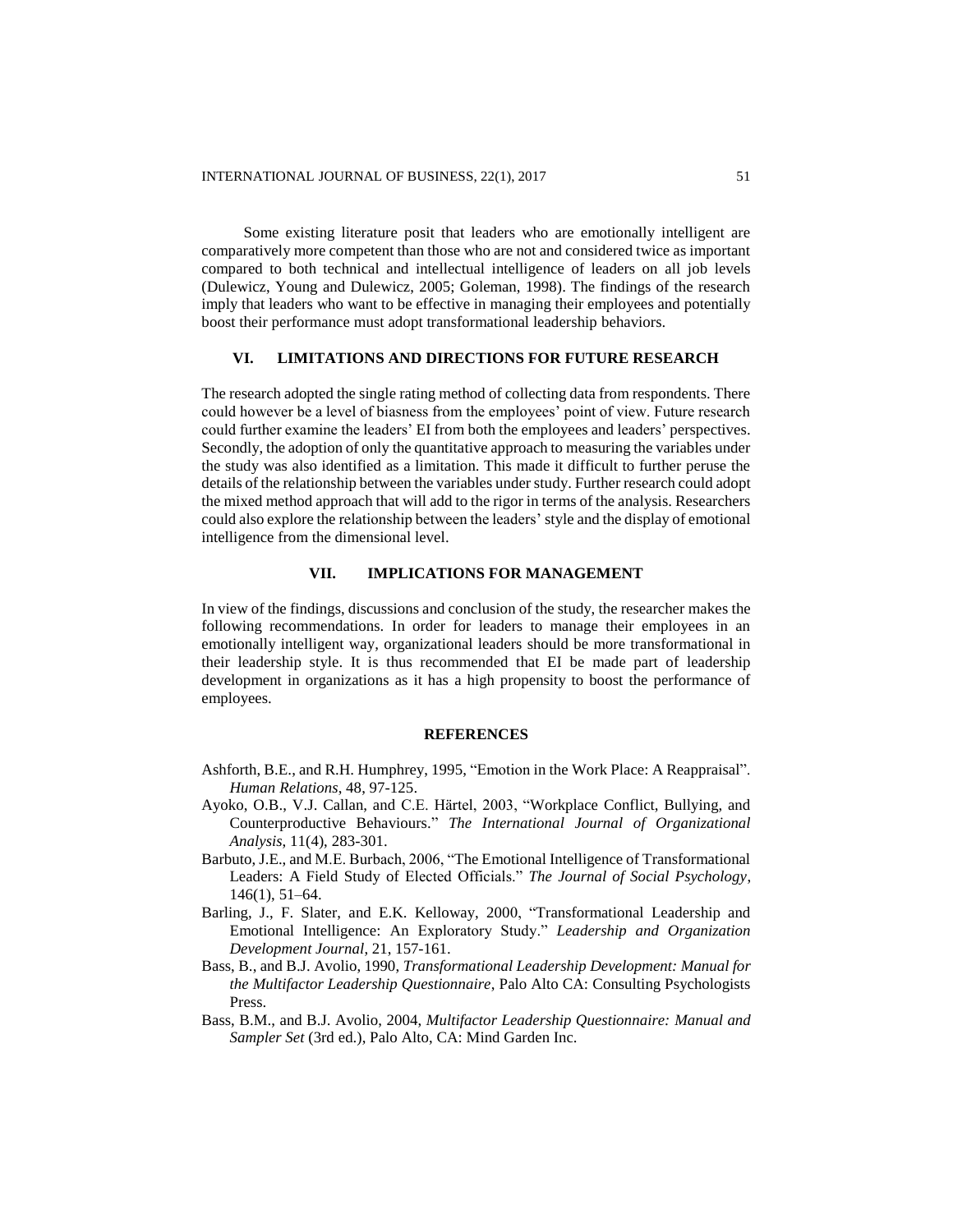- Bass, B.M., and B.J. Avolio, 1997, *Full Range Leadership Development: Manual for the Multifactor Leadership Questionnaire*, Palo Alto, CA: Mind Garden.
- Boyatzis, R.E., D. Goleman, and K. Rhee, 2000, "Clustering Competence in Emotional Intelligence: Insights from the Emotional Competence Inventory," in R. Bar-On and JDA Parker (Eds.) *The Handbook of Emotional Intelligence* (pp. 343–362), San Francisco: Jossey-Bass.
- Bruch, H., and F. Walter, 2007, "Leadership in Context: Investigating Hierarchical Impacts on Transformational Leadership." *Leadership and Organizational Development Journal*, 28(8), 710-726.
- Goleman, D., 1996, "Emotional Intelligence: Why It Can Matter More Than IQ (London, Bloomsbury)." *Passion, Paradox and Professionalism*, 23.
- Forester, J., and S.R. Clegg, 1991, "Burns, JM (1978). Leadership. New York: Harper and Row." *Leadership Quarterly*, *2*(1).
- Carmeli, A., 2003, "The Relationship between Emotional Intelligence and Work Attitudes, Behavior and Outcomes." *Journal of Managerial Psychology*, 18(8), 788 – 813.
- Caruso, D.R., and P. Salovey, 2004, *The Emotionally Intelligent Manager: How to Develop and Use the Four Key Emotional Skills of Leadership*, San Francisco CA: Jossey-Bass.
- Chandan, C.L., and R. Devi, 2014, "A Literature Review on Leadership Styles." *Journal of Management*, 2(2), 2347-8217.
- Cohen, L., L. Manion, and K. Morrison, 2007, "The Ethics of Educational and Social Research," in *Research Methods in Education (*Eds. L. Cohen, L. Manion, and K. Morrison), Sixth Edition. London: Routledge, 51-77.
- Druskat, V.U., and S.B. Wolff, 2001, "Building the Emotional Intelligence of Groups." *Harvard Business Review*, 79(3), 80–90.
- Dulewicz, D., M. Young, and V. Dulewicz, 2005, "The Relevance of Emotional Intelligence for Leadership Performance." *Journal of General Management,* 30(3), 71-86.
- Gardner, L., and C. Stough, 2002, "Examining the Relationship between Leadership and Emotional Intelligence in Senior Level Managers." *Leadership and Organization Development Journal*, 23(2), 68-78.
- George, J.M., 2000, "Emotions and Leadership: The Role of Emotional Intelligence." *Human Relations*, 53, 1027-41.
- Goleman, D., 1995, *Emotional Intelligence: Why It Can Matter More Than IQ*. New York: Bantam Books.
- Goleman, D., 1998, *Working with Emotional Intelligence*. New York: Bantam.
- Goleman, D., R. Boyatzis, and A. McKee, 2002, *Primal Leadership*. Boston: Harvard Business School Press.
- Goleman, D., 2006, *Social Intelligence: The New Science of Human Relationships*. New York: Bantam Dell.
- Martinez, M.N., 1997, "The Smarts That Count: Even Rocket Scientists Need to Develop Their Emotional Intelligence If They Want to Soar to New Performance Heights." *HR Magazine*, *42*, 72-79.
- Harms, P.D., and M. Credé, 2010, "Emotional Intelligence and Transformational and Transactional Leadership: A Meta-Analysis." *Journal of Leadership and Organization Studies*, 17, 5-17.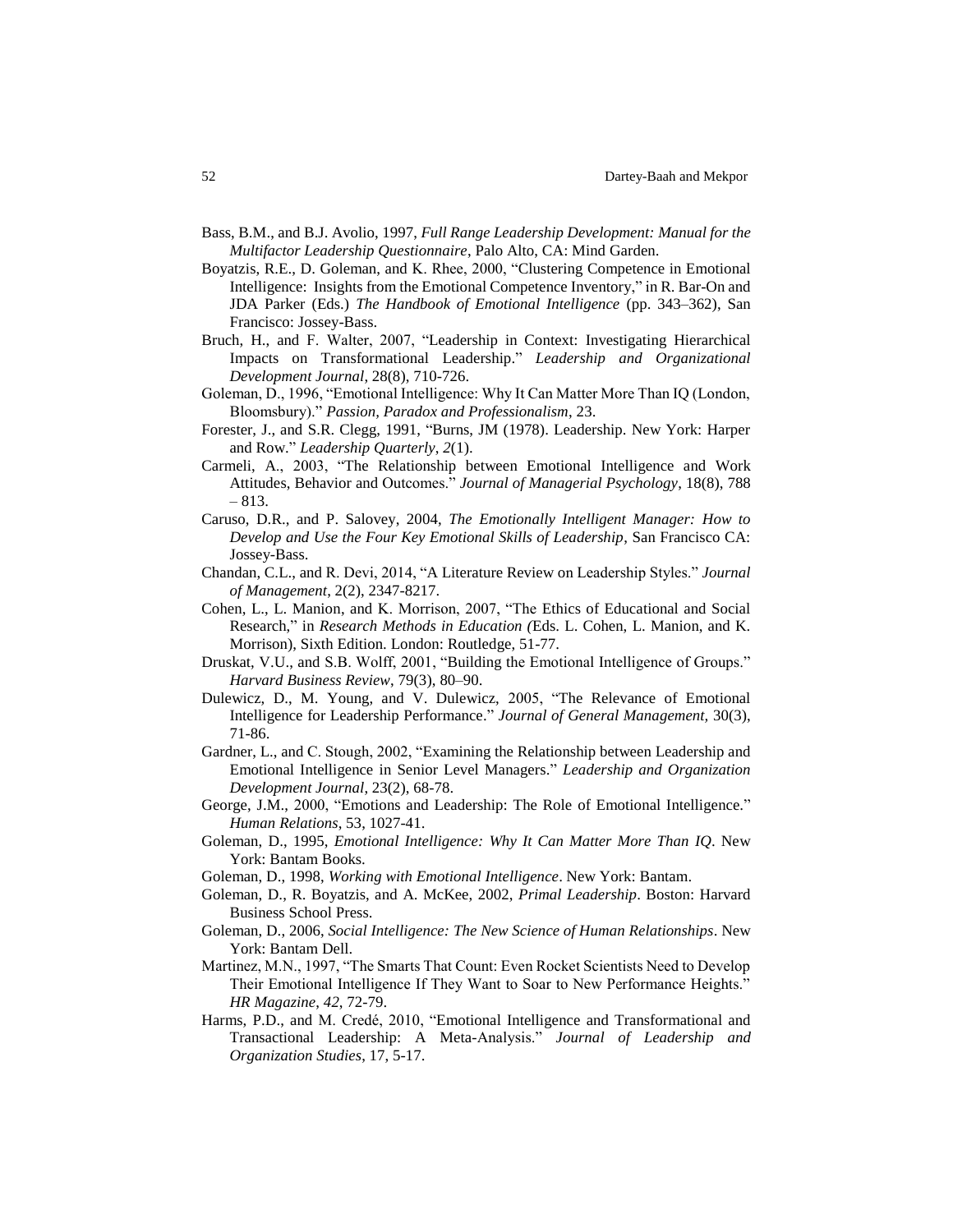- *Hochschild, A., 1983, The* Managed Heart: Communication of Human Feeling. Berkeley and Los Angeles: University of California Press*.*
- Jorfi, H., S. Jorfi, and S.K. Moghadam, 2010, "Impact of Emotional Intelligence on Performance of Employees." *Postmodern Openings*, 1(4), 63-74.
- Kessler, R.S., K. Bruursema, B. Rodopman, and E.P. Spector, 2013, "Leadership, Interpersonal Conflict, and Counterproductive Work Behavior: An Examination of the Stressor–Strain Process." *International Association for Conflict Management and Wiley Periodicals*, 6(3), 180–190.
- Korkmaz, T., and E. Arpaci, 2009, "Relationship of Organizational Citizenship Behavior with Emotional Intelligence." *Procedia Social and Behavioral Science*, 1, 2432- 2435.
- Kothari, R.C., 2004, *Research Methodology: Methods and Techniques* (2nd ed.). New Age: International Publishers.
- Krejcie, R.V., and D.W. Morgan, 1970, "Determining Sample Size for Research Activities." *Educational and Psychological Measurement*, 30, 607-610.
- Lai, A., 2011, "Transformational-Transactional Leadership Theory", AHS Capstone Projects. Paper #17.
- Lam, C.S., and E.R.E. O'Higgins, 2012, "Enhancing Employee Outcomes: The Interrelated Influences of Managers' Emotional Intelligence and Leadership Style." *Leadership and Organization Development Journal*, 33(2), 149–174.
- Leedy, P.D., and J.E. Ormrod, 2010, *Practical Research: Planning and Design* (9<sup>th</sup> ed.), NYC: Merrill.
- Masi, R.J., and R.A. Cooke, 2000, "Effects of Transformational Leadership on Subordinate Motivation, Empowering Norms, and Organizational Productivity." *International Journal of Organizational Analysis*, 8, 16–47.
- Modassir, A., and T. Singh, 2008, "Relationship of Emotional Intelligence with Transformational Leadership and Organizational Citizenship Behavior." *International Journal of Leadership Studies*, 4(1), 3-21.
- Naznin, H., 2013, "Correlation between Emotional Intelligence and Transformational Leadership Behaviour." *Journal of Business and Management*, 13(2), 64-67.
- Neuman, W.L., 2007, *Basic of Social Research: Qualitative and Quantitative Approaches* (2nd ed.), New York: Pearson.
- Orodho, J.A., and H.E. Njeru, 2003, "Financing Education in Kenya: Secondary School Bursary School Implementation and Challenges," *Discussion Paper*. Institute of Policy Analysis and Research.
- Pallant, J., 2001, "SPSS Survival Manual: A Step by Step to Data Analysis Using SPSS," *Allen and Urwin: Australia.*
- Rizwan, M., M.A. Raza, M.A. Mateen, F. Tehseen, M.S. Farooq, A. Javed, and S. Javed, 2014, "Investigating the Causes of Job Stress: A Study on Banking Sector of Bahawalpur, Pakistan," *International Journal of Learning and Development*, *4*(2), 227.
- Salovey, P., and J.D. Mayer, 1990, "Emotional Intelligence", *Imagination, Cognition and Personality* 9(3), 185-211.
- Siddiqui, R.S., and A. Hassan, 2013, "Impact of Emotional Intelligence on Employees Turnover Rate in FMCG Organizations." *Pakistan Journal of Commerce and Social Sciences*, 7(2), 394-404.